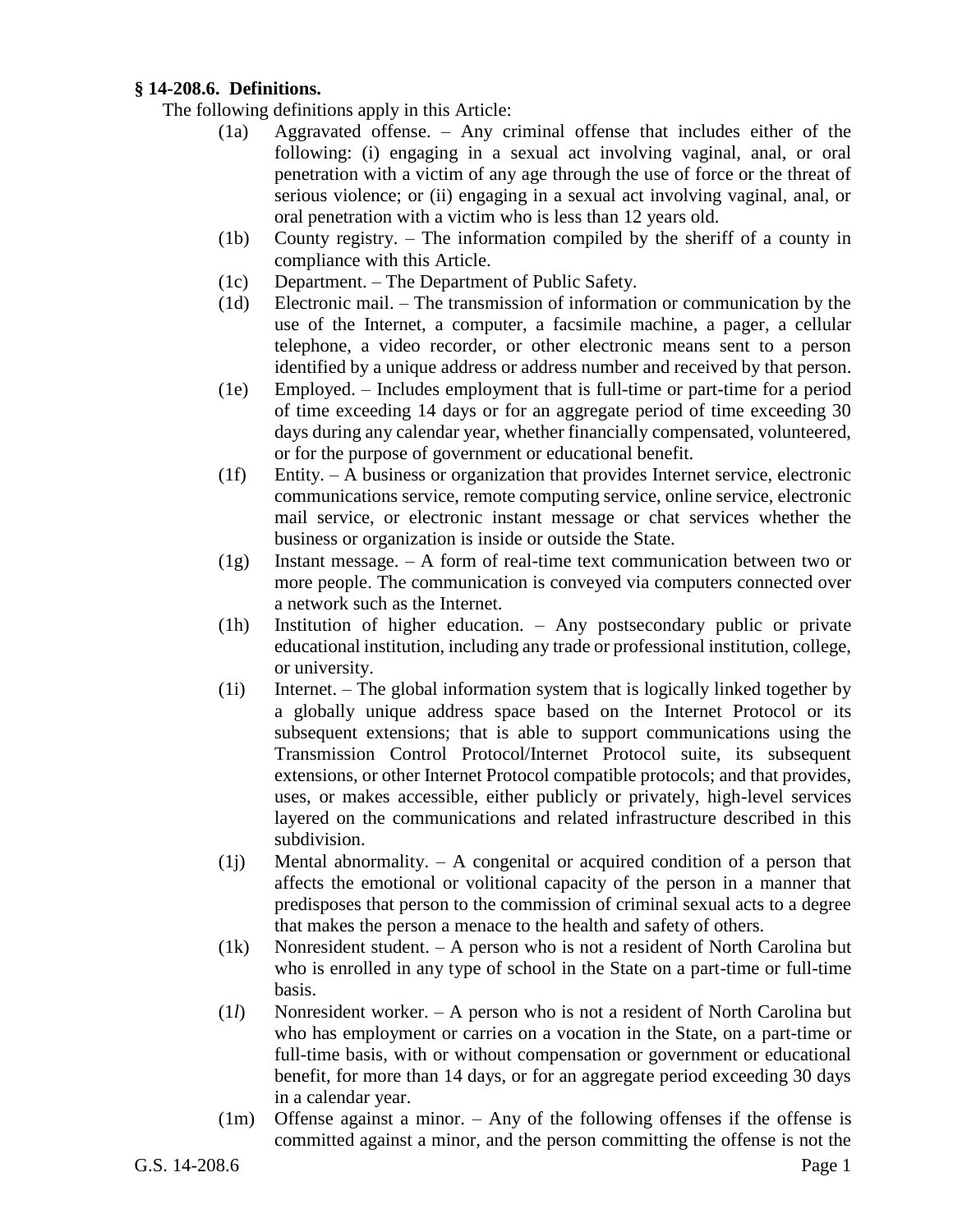minor's parent: G.S. 14-39 (kidnapping), G.S. 14-41 (abduction of children), and G.S. 14-43.3 (felonious restraint). The term also includes the following if the person convicted of the following is not the minor's parent: a solicitation or conspiracy to commit any of these offenses; aiding and abetting any of these offenses.

- (1n) Online identifier. Electronic mail address, instant message screen name, user ID, chat or other Internet communication name, but it does not mean social security number, date of birth, or pin number.
- (2) Penal institution. Any of the following:
	- a. A detention facility operated under the jurisdiction of the Section of Prisons of the Division of Adult Correction and Juvenile Justice of the Department of Public Safety.
	- b. A detention facility operated under the jurisdiction of another state or the federal government.
	- c. A detention facility operated by a local government in this State or another state.
- (2a) Personality disorder. An enduring pattern of inner experience and behavior that deviates markedly from the expectations of the individual's culture, is pervasive and inflexible, has an onset in adolescence or early adulthood, is stable over time, and leads to distress or impairment.
- (2b) Recidivist. A person who has a prior conviction for an offense that is described in G.S. 14-208.6(4).
- (3) Release. Discharged or paroled.
- (3e) Reoffender. A person who has two or more convictions for a felony that is described in G.S. 14-208.6(4). For purposes of this definition, if an offender is convicted of more than one offense in a single session of court, only one conviction is counted.
- (4) Reportable conviction. Any of the following:
	- a. A final conviction for an offense against a minor, a sexually violent offense, or an attempt to commit any of those offenses unless the conviction is for aiding and abetting. A final conviction for aiding and abetting is a reportable conviction only if the court sentencing the individual finds that the registration of that individual under this Article furthers the purposes of this Article as stated in G.S. 14-208.5.
	- b. A final conviction in another state of an offense, which if committed in this State, is substantially similar to an offense against a minor or a sexually violent offense as defined by this section, or a final conviction in another state of an offense that requires registration under the sex offender registration statutes of that state.
	- c. A final conviction in a federal jurisdiction (including a court martial) of an offense, which is substantially similar to an offense against a minor or a sexually violent offense as defined by this section.
	- d. A final conviction for a violation of G.S. 14-202(d), (e), (f), (g), or (h), or a second or subsequent conviction for a violation of G.S. 14-202(a), (a1), or (c), only if the court sentencing the individual issues an order pursuant to G.S. 14-202(l) requiring the individual to register.
	- e. A final conviction for a violation of G.S. 14-43.14, only if the court sentencing the individual issues an order pursuant to G.S. 14-43.14(e) requiring the individual to register.